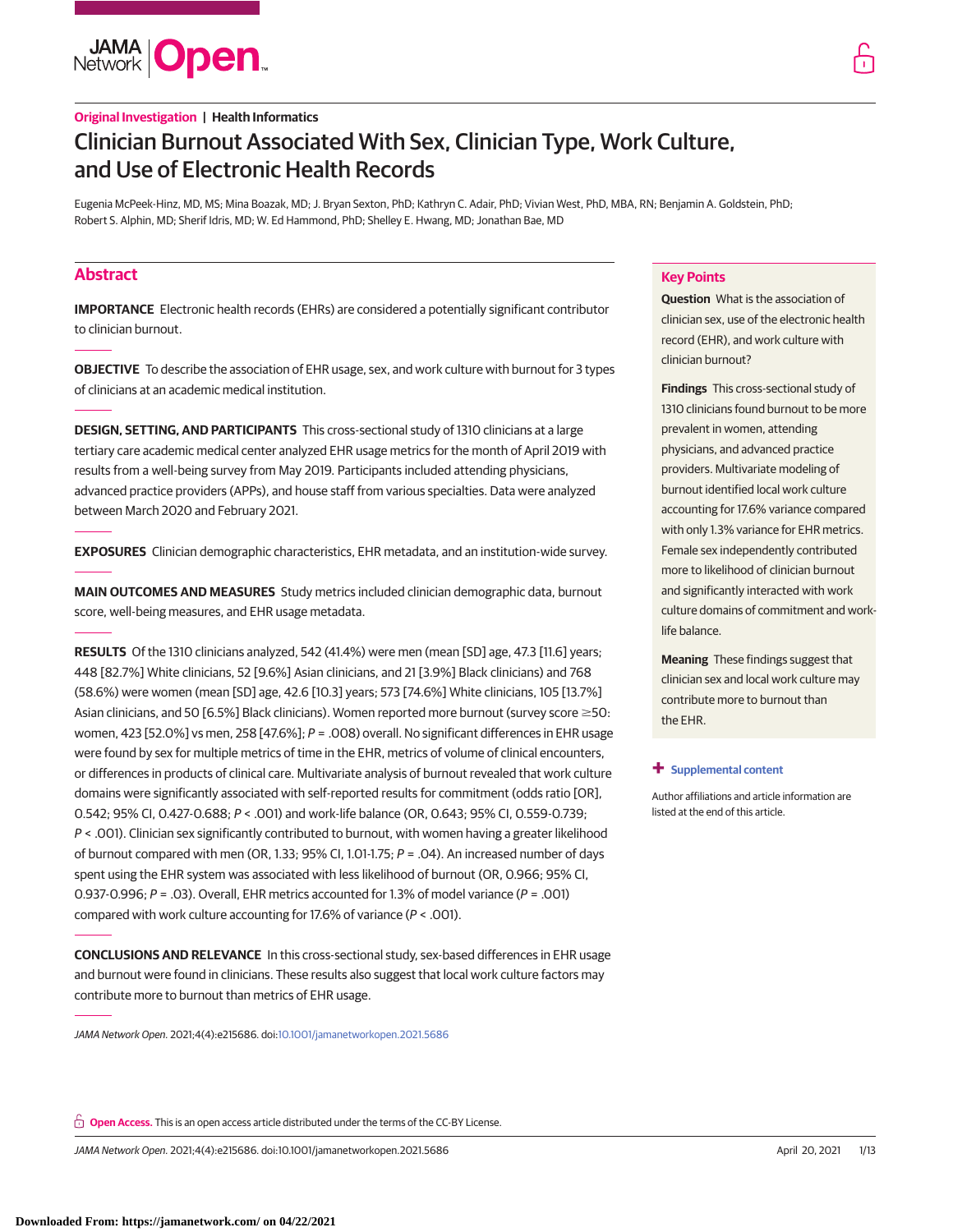### **Introduction**

Recognition of burnout among health care clinicians has increased over the past 10 years, the same timeframe over which electronic health records (EHRs) have been rapidly adopted.<sup>1-4</sup> The negative effects of burnout extend beyond the well-being of clinicians themselves to include clear correlations with increased errors and poorer outcomes for their patients.<sup>5-7</sup> Health care worker burnout has become a significant focus of research with specific attention to the EHR as a contributing factor.<sup>8-12</sup> Differentiating the potential contribution of the EHR to clinician burnout provides opportunities for better interventions.

Changes in care processes introduced with the EHR include increased time spent completing clinical work, especially after scheduled work hours.<sup>13-15</sup> In their 2017 study, Arndt et al<sup>16</sup> demonstrated with time-and-motion studies of clinical care and EHR usage metrics that clinicians spend 5.9 hours in the EHR out of an 11.4-hour day. Another study found that physicians spend an average 1 to 2 hours in the EHR after hours per scheduled day.<sup>17</sup>

Variations by sex in clinical care and usage of the EHR are also becoming more apparent. A 2020 study<sup>18</sup> demonstrated that female primary care clinicians spent more time with their patients at the point of clinical care, and a 2017 study<sup>19</sup> found that female hospitalists' patients experience lower mortality and fewer readmissions. Differences in EHR usage by sex have identified that female clinicians spend more time in the EHR overall.<sup>20,21</sup> It has also been shown that female clinicians have more burnout than their male counterparts.<sup>22,23</sup> These differences across clinical care, patient outcomes, burnout, and EHR usage are described primarily for attending physicians. There is limited literature to evaluate the sex differences for alternate clinician groups.

Much of the literature on clinician burnout is in the form of surveys of burnout and perceived burdens of the EHR.<sup>24,25</sup> EHR usage logs provide quantifiable data demonstrating clinician time and volume of activities in the EHR and provides an opportunity to differentiate usage patterns between user groups. Time-and-motion studies of clinical care and EHR usage metadata have validated the correlation of these metrics as a good proxy of clinician activities.<sup>26</sup> Nevertheless, a recent systematic analysis of EHR metrics found a need for these studies to better define EHR metrics in standard methodologically transparent formats.<sup>27</sup> The purpose of this study was to describe clinician burnout using clinician demographic characteristics, EHR usage, and surveys of local work culture.

# **Methods**

This cross-sectional study included 3 types of clinicians using EHR usage metadata metrics and an institutional survey of burnout, wellness, and work satisfaction. This study was reviewed by the Duke University institutional review board and deemed exempt from informed consent requirements because data were deidentified.

#### **Participants and Data Source**

Clinicians included in the study practice in primarily outpatient settings in an academic tertiary health care system. We collected data for clinicians who had participated in an institution-wide employee engagement and work culture survey in mid-May 2019 (19 396 individuals with a response rate of 72.3%). Participants were restricted to 3 types of clinicians: attending physicians, advanced practice providers (APPs), and house staff with at least 1 day of outpatient appointments for the month of April 2019 and who had complete burnout survey responses. Of these, 1848 individuals had EHR usage metadata for the study period of April 2019 and 1310 met our inclusion/exclusion criteria (**Figure 1**).

We used EHR usage metadata from our vendor's EHR usage report (called Signal [Epic]). EHR usage metrics are derived from a user's interactions with the EHR that are captured in the User Action Log (UAL) Lite. The UAL calculates active time in EHR activity based on keyboard clicks or any mouse movements. After 5 seconds of inactivity, attribution of active time capture ceases. Time in the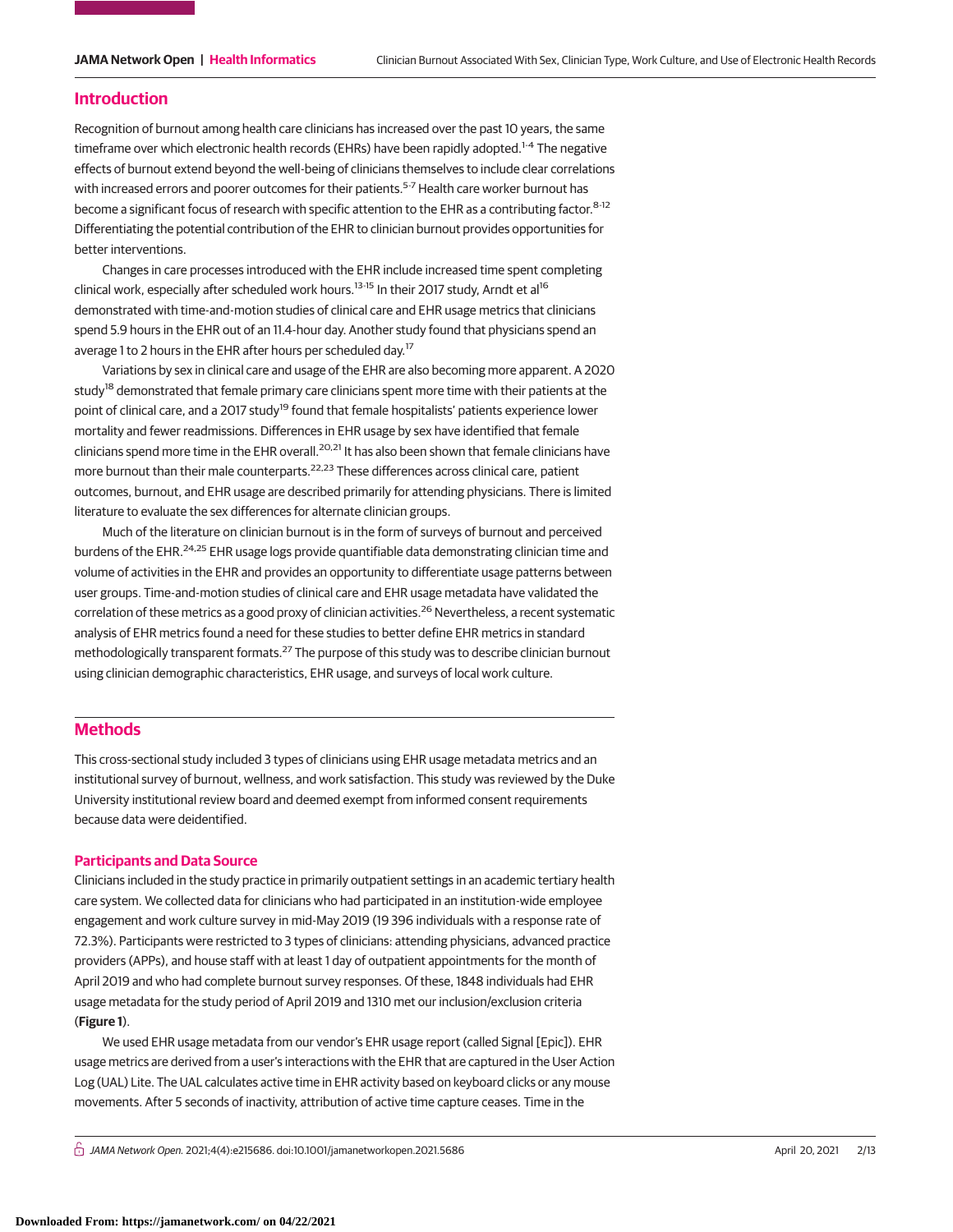system during scheduled hours is measured as 30 minutes before the first patient and 30 minutes after the last patient. The Signal report divides time in the EHR to time spent within scheduled hours, time outside of scheduled hours, and time on nonscheduled days without appointments.

We chose EHR usage data for the study period of April 2019 for its temporal correlation with the May 2019 wellness/burnout survey. We used metrics for total time in the EHR and volume of EHR usage for clinical activities of patient encounters, in-basket messages, and documentation. We evaluated 9 EHR metrics directly and derived an additional 7 metrics to enable evaluations across all clinicians (eTable 1 in the [Supplement](https://jama.jamanetwork.com/article.aspx?doi=10.1001/jamanetworkopen.2021.5686&utm_campaign=articlePDF%26utm_medium=articlePDFlink%26utm_source=articlePDF%26utm_content=jamanetworkopen.2021.5686) includes operational definitions and EHR metric). The calculated EHR metrics include total ambulatory encounters (15 metrics), total in-basket messages received (109 metrics), and proportional metric of time spent in the EHR (after hours/total hours). For the purposes of consolidating discussion of nonscheduled time, after hours henceforth refers to a summation measure of time spent working in EHR after work hours on scheduled days plus time spent working on nonscheduled days.

### **Well-being Survey Data**

An organizational employee work culture survey was administered to the entire health system in mid-May 2019 and received responses from 19 396 individuals (72.3%). This survey is administered periodically for our health system by a third-party vendor to maintain respondent anonymity.<sup>28</sup> EHR usage metadata was linked to the institutional survey using unique user identification, respondent identifiers were removed, and data returned for further analysis. The demographic variable for sex (male or female) was self-identified at the beginning of employment.

The survey includes a 5-item derivative of the Maslach Burnout Inventory emotional exhaustion domain (henceforth *burnout*).<sup>29-34</sup> While the Maslach Burnout Inventory is the gold standard for burnout measurement, a meta-analysis found that the other 2 domains of burnout, depersonalization and personal accomplishment, consistently produced smaller coefficient α estimates than emotional exhaustion.<sup>35</sup> In addition, emotional exhaustion is more psychometrically robust in discriminating between burnout and nonburnout outpatients suffering from work-related neurasthenia.36.

The survey also includes additional work culture domains such as commitment, belonging, safety, teamwork, and work-life balance. The surveys are set to a 5-point Likert response (from 1 = "strongly disagree" to 5 = "strongly agree"). Where appropriate, survey results are reverse scored



 $\stackrel{\frown}{\Pi}$  JAMA Network Open. 2021;4(4):e215686. doi:10.1001/jamanetworkopen.2021.5686 (Reprinted) April 20, 2021 3/13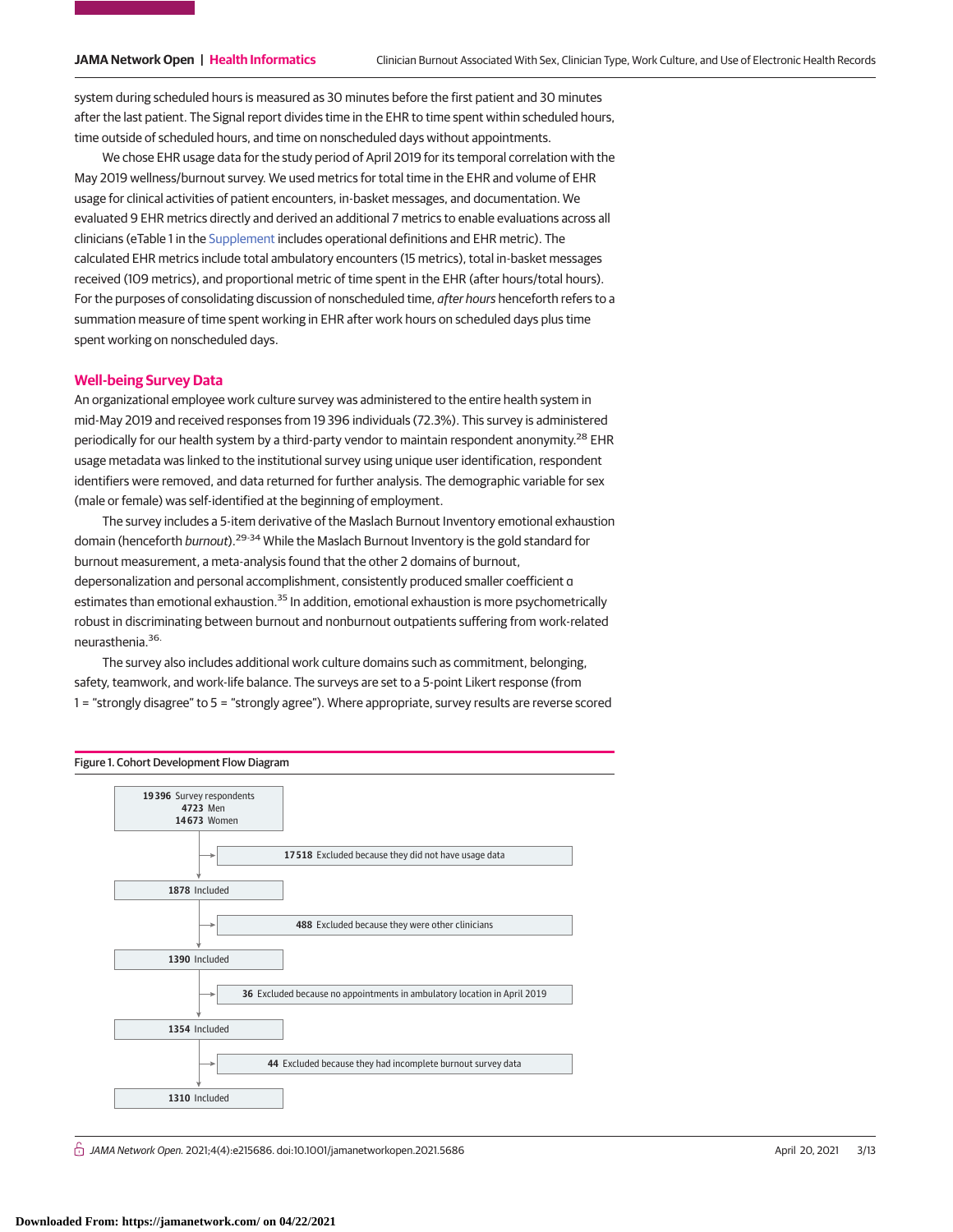to account for item valence, such that low domain scores always represent negative outcomes and high domain scores represent positive outcomes. We averaged Likert results from all questions in a subdomain to determine a representative score for that response. Measures, their definitions, and Cronbach's α values are reported in eTable 2 in the [Supplement.](https://jama.jamanetwork.com/article.aspx?doi=10.1001/jamanetworkopen.2021.5686&utm_campaign=articlePDF%26utm_medium=articlePDFlink%26utm_source=articlePDF%26utm_content=jamanetworkopen.2021.5686)

Burnout is transformed to a 100-point scale (0-100) for ease of interpretation, with higher scores representing more burnout. For purposes of graphical visualizations, we categorized burnout into 4 groups—none (0-49), mild (50-74), moderate (75-99), and severe (100) burnout representing a burnout spectrum.37,38

### **Statistical Analysis**

We used standard descriptive statistics to summarize clinician demographic characteristics, a representative subset of EHR usage metrics, and wellness survey responses. We found all data to be nonparametric and report out summary values as medians with interquartile ranges (IQRs). Work culture survey responses are presented as mean values with standard deviations (SDs) to preserve meaningful variations, which are less evident with IQRs reported as Likert scale results.

We conducted a multivariate analysis to assess the simultaneous association of burnout with clinician demographic characteristics, EHR usage metrics, and well-being domains. For this analysis, burnout was dichotomized using a score of 50 or greater as evidence of burnout.<sup>13</sup> We used logistic regression to assess the likelihood of burnout occurring given the covariates in the model.<sup>39</sup> The parameter coefficient estimates were converted to odds ratios (OR) for ease of interpretation. Model fit statistics were assessed using McFadden pseudo  $R^2$  and the likelihood ratio  $\chi^2$  test of the fitted vs the intercept model.<sup>40</sup> We conducted a hierarchal assessment using different permutations of covariates analyzed separately by clinician demographic characteristics, EHR metrics, and wellness survey domains to determine variables with the strongest contribution to measures of burnout. Race/ethnicity was examined for inclusion in the regression model but was not included because there was no variation of burnout in other racial/ethnic categories other than White. We completed an interaction analysis of sex with other model covariates to help define the relationship sex has on burnout given levels of other metrics. The Akaike information criteria was used as a relative fit statistic for model comparison.<sup>41</sup> Finally, we completed likelihood ratio tests to examine the significance of variance explained by the contributions between demographic characteristics, EHR metrics, and wellness domain blocks to the final model.

Statistical analysis was conducted with STATA/SE version 16.1 (StataCorp LLC). Significance was set at  $a < 0.05$ .

# **Results**

Of the 1310 clinicians included for analysis, 542 (41.4%) were men (mean [SD] age, 47.3 [11.6] years; 448 [82.7%] White clinicians, 52 [9.6%] Asian clinicians, and 21 [3.9%] Black clinicians) and 768 (58.6%) were women (mean [SD] age, 42.6 [10.3] years; 573 [74.6%] White clinicians, 105 [13.7%] Asian clinicians, and 50 [6.5%] Black clinicians). Further information on demographic characteristics, specialty, and wellness survey responses are presented in **Table 1**.

Female clinicians reported more burnout than their male counterparts (score  $\geq$ 50, median [IQR] percentage: men, 45% [30%-60%] vs women, 50% [35%-70%]; P < .001) (**Table 2**). Analysis of burnout by sex and clinician type found significant differences for attending physicians (men, 45% [30%-65%] vs women, 50% [35%-70%];  $P < .001$ ) and APPs (men, 35% [25%-60%] vs women, 45% [35%-60%]; P = .03) but not house staff (men, 55% [35%-75%] vs women, 50% [35%-75%];  $P = .89$ ).

We found nonsignificant differences with EHR usage by sex for related clinical time and volume activities. Female clinicians spent more time in the EHR by total time in minutes (median [IQR] minutes: men, 1551 [748-2750] vs women, 1780 [792-3041]; P = .14) but not more days in the EHR (median [IQR] days: men, 18 [13-22] vs women, 18 [14-21]; P = .41). Metrics for volume of clinical work

 $\bigcap$  JAMA Network Open. 2021;4(4):e215686. doi:10.1001/jamanetworkopen.2021.5686 (Reprinted) April 20, 2021 4/13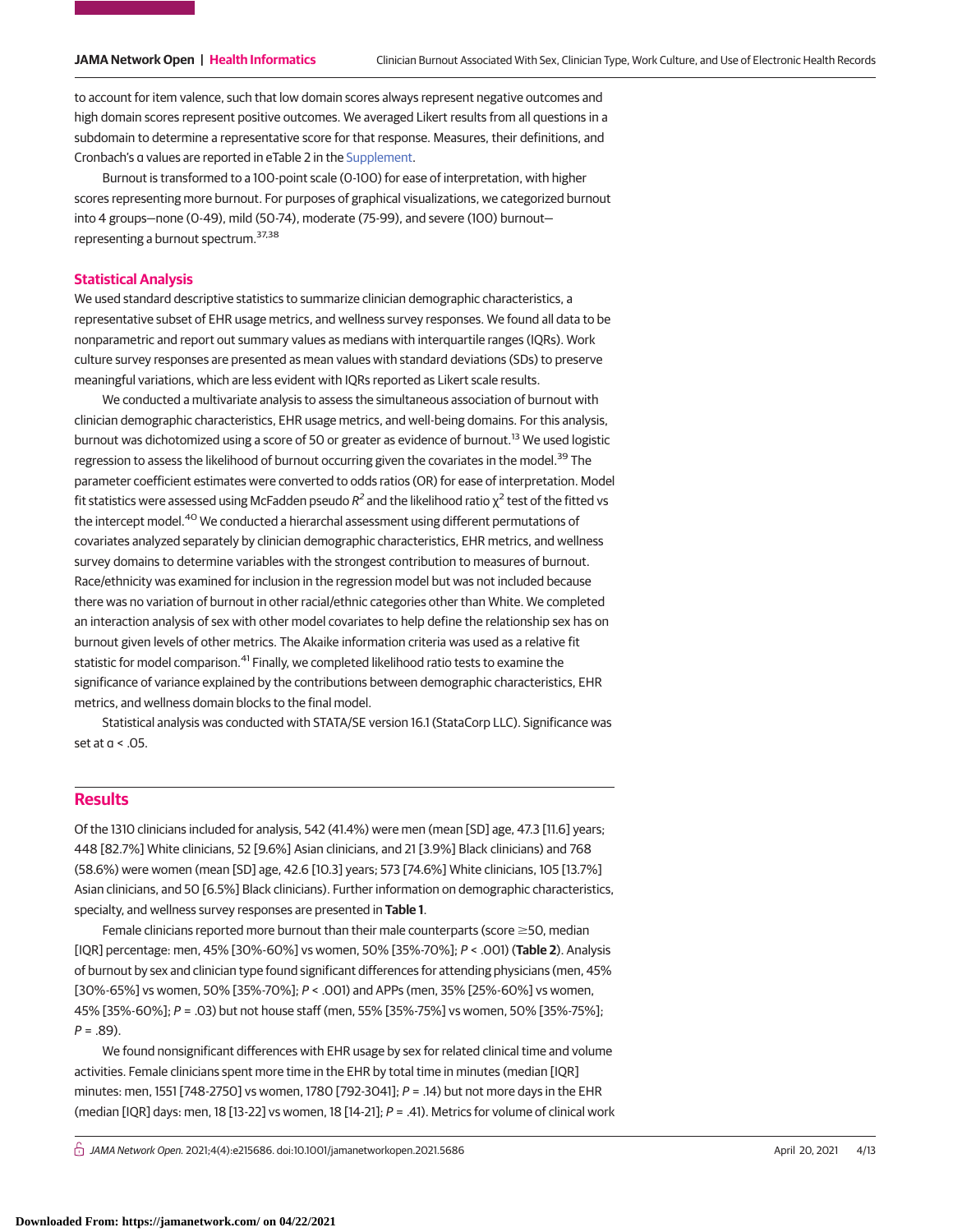showed that female clinicians had more days with appointments (median [IQR] days: men, 9 [5-14] vs women, 11 [5-15];  $P = .09$ ) and more clinical encounters (median [IQR] total encounters: men, 43 [9-104] vs women, 48 [12-112];  $P = .32$ ), although these differences were not statistically significant. Female clinicians received less in-basket messages compared with male clinicians (median [IQR] messages/mo: men, 298.5 [115-534] vs women, 273 [112-498.5]; P = .82) but the difference was not statistically significant. There were no differences in products of clinical encounters, including length of documentation or percentage of encounters closed the same day.

To evaluate whether increased total time in the EHR correlated with increased after-hours time, we examined the percentage of time spent after hours by sex and burnout category. We found no difference in the percentage of time spent after hours (median [IQR] percentage: men, 30.6% [5.8%- 49.9%] vs women, 30.5% [8.9%-52.3%]; P = .63). Regardless of level of burnout or sex, all clinicians spent similar time in the EHR after hours (**Figure 2**). Surprisingly, female clinicians with moderate to severe burnout spent a smaller proportion of time after hours than equivalently burned-out males.

#### **Burnout Logistic Regression Results**

We conducted a logistic regression model to assess the association between well-being domains and EHR usage metrics with clinician burnout. The parameter estimates are presented in **Table 3**. The

|                                          | No. (%)     |             |  |
|------------------------------------------|-------------|-------------|--|
| Characteristic                           | Male        | Female      |  |
| Clinician type                           | 542 (41.4)  | 768 (58.6)  |  |
| Attending                                | 353 (65.1)  | 499 (65.0)  |  |
| <b>APPs</b>                              | 144 (26.6)  | 216(28.1)   |  |
| House staff                              | 45 (8.3)    | 53(6.9)     |  |
| Age, mean (SD), y                        | 47.3 (11.6) | 42.6 (10.3) |  |
| Burnout (survey score ≥50)               | 258 (47.6)  | 423(55.1)   |  |
| Race/ethnicity <sup>a</sup>              |             |             |  |
| White, non-Hispanic                      | 448 (82.7)  | 573 (74.6)  |  |
| Asian                                    | 52(9.6)     | 105(13.7)   |  |
| Black/African American                   | 21(3.9)     | 50(6.5)     |  |
| Otherb                                   | 21(3.9)     | 40 (5.2)    |  |
| Practice type                            |             |             |  |
| Surgery/anesthesia                       | 157 (29.0)  | 254(33.1)   |  |
| Medicine                                 | 134 (24.7)  | 184 (24.0)  |  |
| Primary care                             | 115(21.2)   | 162(21.1)   |  |
| Psychology/Neurology                     | 64(11.8)    | 94 (12.2)   |  |
| Pediatrics                               | 58 (10.7)   | 55(7.2)     |  |
| Radiology/radiation oncology             | 14(2.6)     | 19(2.5)     |  |
| Survey responses, mean (SD) <sup>c</sup> |             |             |  |
| Burnout                                  | 45.8(23.1)  | 51.0(22.3)  |  |
| Belonging                                | 3.92 (.883) | 3.81(.978)  |  |
| Diversity                                | 4.03(1.01)  | 3.89(1.00)  |  |
| Well-being support                       | 4.07 (.787) | 4.04 (.809) |  |
| Career development                       | 3.73(.872)  | 3.69(.806)  |  |
| Commitment                               | 3.89(.801)  | 3.81(.876)  |  |
| Empowerment                              | 3.90(0.782) | 3.85 (.837) |  |
| Management                               | 3.83(.825)  | 3.80(.885)  |  |
| Safety                                   | 4.06(.654)  | 3.99(0.705) |  |
| <b>Teamwork</b>                          | 4.25(.707)  | 3.95(.874)  |  |
| Violence                                 | 3.64(.938)  | 3.59(1.00)  |  |
| Work life                                | 3.73 (.988) | 3.61(1.10)  |  |

- Abbreviation: APPs, advanced practice providers.
- <sup>a</sup> Demographic data derived from initial employment self-identification.
- **b** Racial/ethnic groups classified as other included American Indian or Alaskan native, Hispanic, Native American or other Pacific Islander, and identifying as 2 or more.
- <sup>c</sup> Wellness Survey definitions and Cronbach α reported in eTable 2 in the [Supplement.](https://jama.jamanetwork.com/article.aspx?doi=10.1001/jamanetworkopen.2021.5686&utm_campaign=articlePDF%26utm_medium=articlePDFlink%26utm_source=articlePDF%26utm_content=jamanetworkopen.2021.5686)

 $\bigcap$  JAMA Network Open. 2021;4(4):e215686. doi:10.1001/jamanetworkopen.2021.5686 (April 20, 2021 - 5/13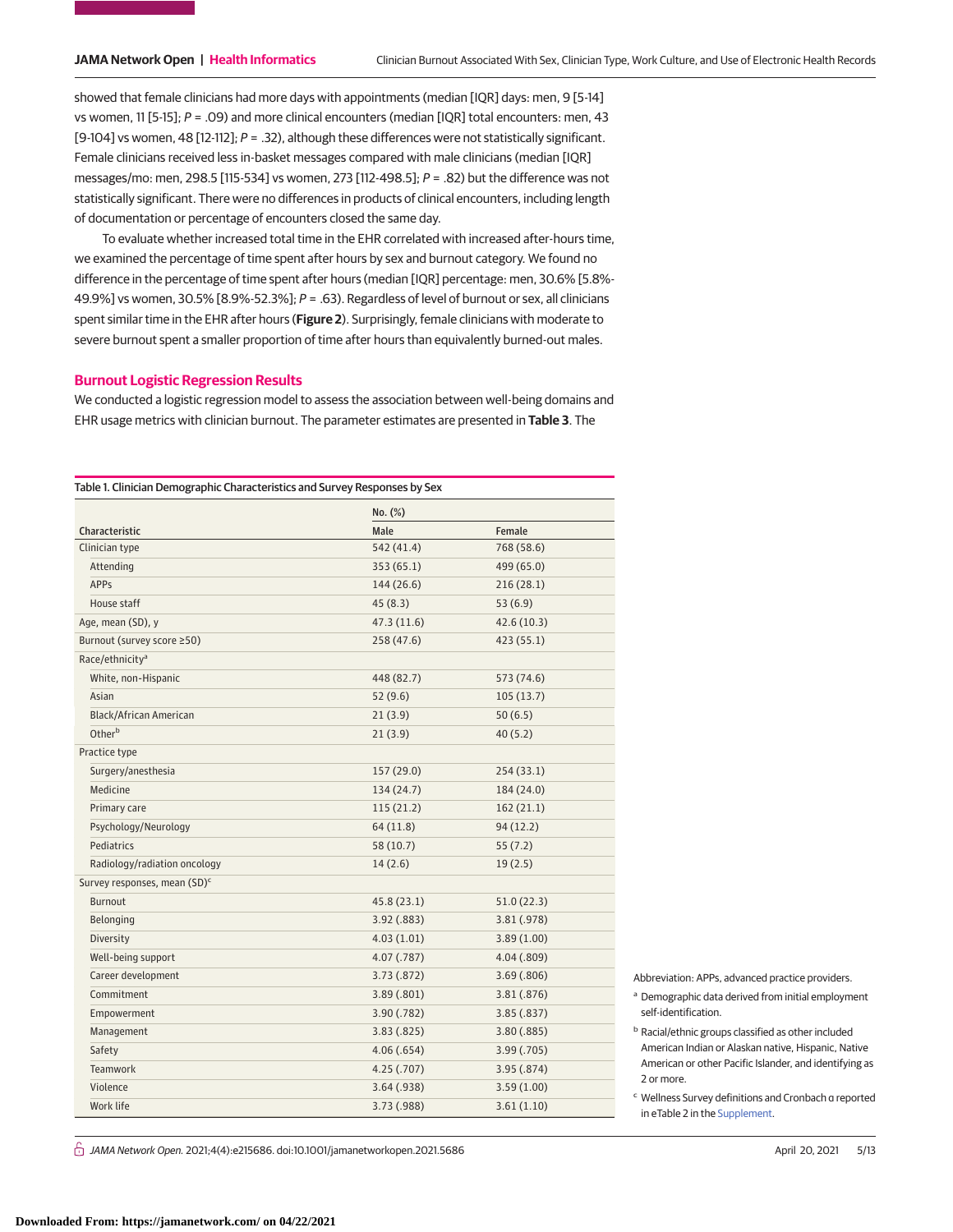### Table 2. EHR Usage Metrics for April 2019 by Sex<sup>a</sup>

|                                                                  | EHR metric score, median (IQR)           |                                         |                     |  |  |
|------------------------------------------------------------------|------------------------------------------|-----------------------------------------|---------------------|--|--|
| <b>Wellness survey metric</b>                                    | Male                                     | Female                                  | P value             |  |  |
| Burnout survey score value (continuous variable)                 | 45 (30 to 60)                            | 50 (35 to 70)                           | < 0.01 <sup>b</sup> |  |  |
| Attending                                                        | 45 (30 to 65)                            | 50 (35 to 70)                           | 15.001              |  |  |
| <b>APPs</b>                                                      | 35 (25 to 60)                            | 45 (30 to 60)                           | .03                 |  |  |
| House staff                                                      | 55 (35 to 75)                            | 50 (35 to 75)                           | .89                 |  |  |
| Signal metrics for time and patients                             |                                          |                                         |                     |  |  |
| Patient age, y <sup>c</sup>                                      | 53.2 (35.7 to 60.4)                      | 52.8 (39.7 to 60.3)                     |                     |  |  |
| Attending                                                        | 53.9 (34.7 to 60.8)                      | 53.7 (40.4 to 60.8)                     |                     |  |  |
| <b>APPs</b>                                                      | 53.2 (40.1 to 60.5)                      | 54.2 (41.8 to 60.5)                     | .43 <sup>b</sup>    |  |  |
| House staff                                                      | 42.3 (29.0 to 57.1)                      | 42.3 (30.9 to 53.2)                     |                     |  |  |
| Total time in EHR, min <sup>c</sup>                              | 1551 (748 to 2750)                       | 1780 (792 to 3041)                      |                     |  |  |
| Attending                                                        | 1326 (602 to 2546)<br>1476 (602 to 2630) |                                         |                     |  |  |
| <b>APPs</b>                                                      | 2494 (1650 to 3359)                      | 2746 (1887 to 3529)                     | .14 <sup>b</sup>    |  |  |
| House staff                                                      | 810 (507 to 1269)                        | 927 (666 to 1394)                       |                     |  |  |
| Total days in EHR, d <sup>c</sup>                                | 18 (13 to 22)                            | 18 (14 to 21)                           |                     |  |  |
| Attending                                                        | 19 (14 to 22)                            | 19 (14 to 22)                           |                     |  |  |
| <b>APPs</b>                                                      | 17.5 (12 to 20.5)                        | 18 (15 to 20)                           | .41 <sup>b</sup>    |  |  |
| House staff                                                      | 12 (9 to 19)                             | 15 (9 to 20)                            |                     |  |  |
| Calculated total unscheduled time, min <sup>c</sup>              | 435 (89 to 876)                          | 480 (123 to 1015)                       |                     |  |  |
| Attending                                                        | 457 (170 to 869)                         | 464 (163 to 942)                        |                     |  |  |
| <b>APPs</b>                                                      | 480 (68 to 999                           | 591 (138 to 1277)                       | .19 <sup>b</sup>    |  |  |
| House staff                                                      | 0(0 to 438)                              | 0(0 to 597)                             |                     |  |  |
| Proportion of after-hours time by total time in EHR <sup>c</sup> | 30.6 (5.8 to 49.9)                       | 30.5 (8.9 to 52.3)                      | .63 <sup>b</sup>    |  |  |
| Attending                                                        | 36.1 (15.0 to 52.4)                      | 33.5 (14.1 to 54.1)                     |                     |  |  |
| <b>APPs</b>                                                      | 18.4 (3.4 to 39.4)                       | 21.8 (6.7 to 42.3)                      |                     |  |  |
| House staff                                                      | 0(0 to 42.1)                             | 0(0 to 55.6)                            |                     |  |  |
| <b>Clinical volume metrics</b>                                   |                                          |                                         |                     |  |  |
| Total days with appointments <sup>c</sup>                        | $9(5 \text{ to } 14)$                    | 11 (5 to 15)                            |                     |  |  |
| Attending                                                        | 9(5 to 14)                               | 10 (5 to 15)                            |                     |  |  |
| <b>APPs</b>                                                      | 12 (8 to 15)                             | 12 (9 to 15)                            | .09 <sup>b</sup>    |  |  |
| House staff                                                      | 3(2 to 4)                                | 3(2 to 5)                               |                     |  |  |
| Total encounters for mo <sup>c</sup>                             | 43 (9 to 104)                            | 48 (12 to 112)                          |                     |  |  |
| Attending                                                        | 45 (13 to 103)                           | 47 (13 to 103)                          |                     |  |  |
| <b>APPs</b>                                                      | 66.5 (13.5 to 138)                       | 71 (23.5 to 143)                        | .32 <sup>b</sup>    |  |  |
| House staff                                                      | 5(2 to 11)                               | 7 (-3 to 13)                            |                     |  |  |
| Progress note length, No. of characters <sup>c</sup>             | 6586 (4215 to 8836)                      | 6482 (4589 to 9453)                     |                     |  |  |
| Attending                                                        |                                          | 6166 (3885 to 8427) 6242 (4087 to 9168) |                     |  |  |
| APPs                                                             | 7318 (5387 to 9748)                      | 6958 (5050 to 10 550)                   | .37 <sup>b</sup>    |  |  |
| House staff                                                      | 7283 (5759 to 9418)                      | 7135 (5901 to 9136)                     |                     |  |  |
| Charts closed same day, % <sup>c</sup>                           | 70.0 (33.3 to 95.0)                      | 69.7 (35.5 to 93.5)                     |                     |  |  |
| Attending                                                        | 69.8 (33.3 to 94.5)                      | 67.6 (36.0 to 93.3)                     | .92 <sup>b</sup>    |  |  |
| APPs                                                             | 84.6 (54.5 to 98.8)                      | 83.1 (54.5 to 97.0)                     |                     |  |  |
| House staff                                                      | 11.0(0 to 43.0)                          | 6.7(0 to 28.0)                          |                     |  |  |
| In-basket metrics                                                |                                          |                                         |                     |  |  |
| Total in-basket messages received, No./mo <sup>c</sup>           | 298.5 (115 to 534)                       | 273 (112 to 498.5)                      |                     |  |  |
| Attending                                                        | 348 (133 to 579)                         | 292 (133 to 564)                        | .82 <sup>b</sup>    |  |  |
| APPs                                                             | 285.5 (124 to 523.5)                     | 306 (158 to 463)                        |                     |  |  |
| House staff                                                      | 75 (39 to 167)                           | 70 (43 to 126)                          |                     |  |  |
| Time per completed message, s <sup>c</sup>                       | 39.6 (25.1 to 61.8)                      | 39.8 (23.9 to 63.7)                     |                     |  |  |
| Attending                                                        | 34.3 (21.5 to 50.5)                      | 34.3 (22.3 to 56.2)                     | .75 <sup>b</sup>    |  |  |
| APPs                                                             | 53.3 (37.0 to 83.4)                      | 53.6 (34.4 to 84.0)                     |                     |  |  |
| House staff                                                      | 43.7 (20.7 to 76.9)                      | 44.4 (23.0 to 66.1)                     |                     |  |  |

Abbreviations: APPs, advanced practice providers; EHR, electronic health record; IQR, interquartile ranges.

- <sup>a</sup> eTable 1 in the [Supplement](https://jama.jamanetwork.com/article.aspx?doi=10.1001/jamanetworkopen.2021.5686&utm_campaign=articlePDF%26utm_medium=articlePDFlink%26utm_source=articlePDF%26utm_content=jamanetworkopen.2021.5686) includes definitions for EHR metrics (direct and calculated).
- <sup>b</sup> Mann-Whitney U inter-sex testing.
- <sup>c</sup> EHR metrics both direct and derived.

 $\hat{\Box}$  JAMA Network Open. 2021;4(4):e215686. doi:10.1001/jamanetworkopen.2021.5686 (Reprinted) April 20, 2021 6/13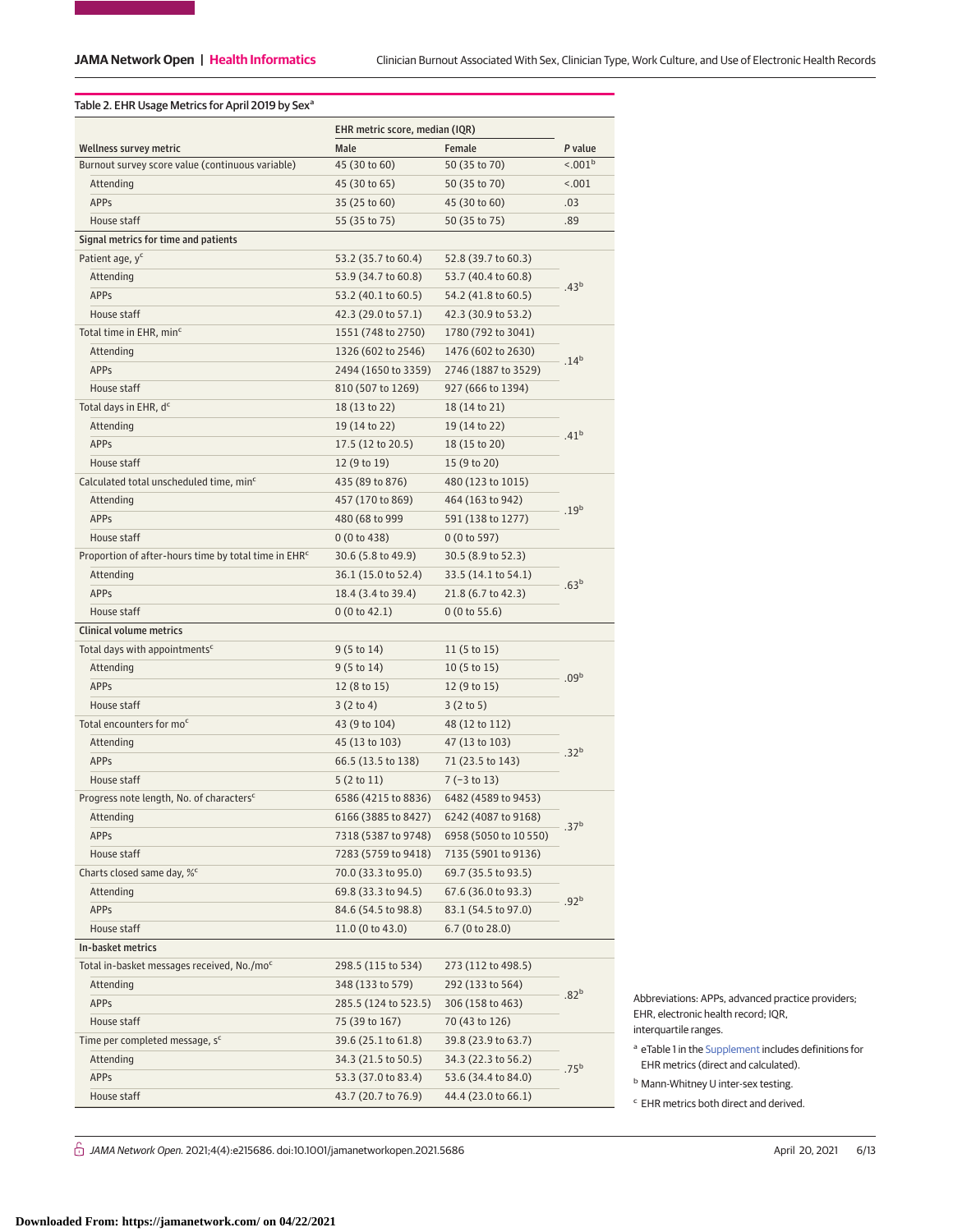model fit statistics showed an adequate fit of the data. The likelihood ratio  $\chi^2$  test was significant  $(\chi_{20}^2 = 319.82; P < .001;$  McFadden  $R^2 = 0.198$ ).

The results of the model indicate sex, total days in the EHR, and 4 survey domains were predictive of burnout. Holding all other variables in the model constant, female clinicians had an increased likelihood of burnout overall (OR = 1.331; 95% CI, 1.010-1.754; P = .04). As total number of days in the EHR increased, the likelihood of burnout modestly decreased (OR = 0.966; 95% CI, 0.937-0.996;  $P = .03$ ). We found no other EHR metrics to be statistically significant in the full model. However, several of the wellness survey domains were significant. The results show that as the level of commitment increased, the likelihood of burnout decreased (OR = 0.542; 95% CI, 0.427-0.688; P < .001). Similar results were found for work-life balance (OR = 0.643; 95% CI, 0.559-0.739; P < .001), teamwork (OR = 0.525; 95% CI, 0.409-0.672; P < .001), and diversity (OR = 0.837; 95% CI, 0.710-0.985;  $P = .03$ ).

The significance of variance of explained contributions indicated that EHR metrics accounted for 1.3% of model variance ( $P = .001$ ) and work culture domains account for 17.6% of variance (P < .001). Interaction effect of sex to variables of interest was only significant for commitment and work-life, indicating that as the levels of these domains increased, the likelihood of burnout decreased more significantly for men compared with women (Figure 2).



Figure 2. Graphical Data Visualizations of Time EHR Metrics and Interaction of Sex in Full Model

 $\bigcap$  JAMA Network Open. 2021;4(4):e215686. doi:10.1001/jamanetworkopen.2021.5686 (April 20, 2021 7/13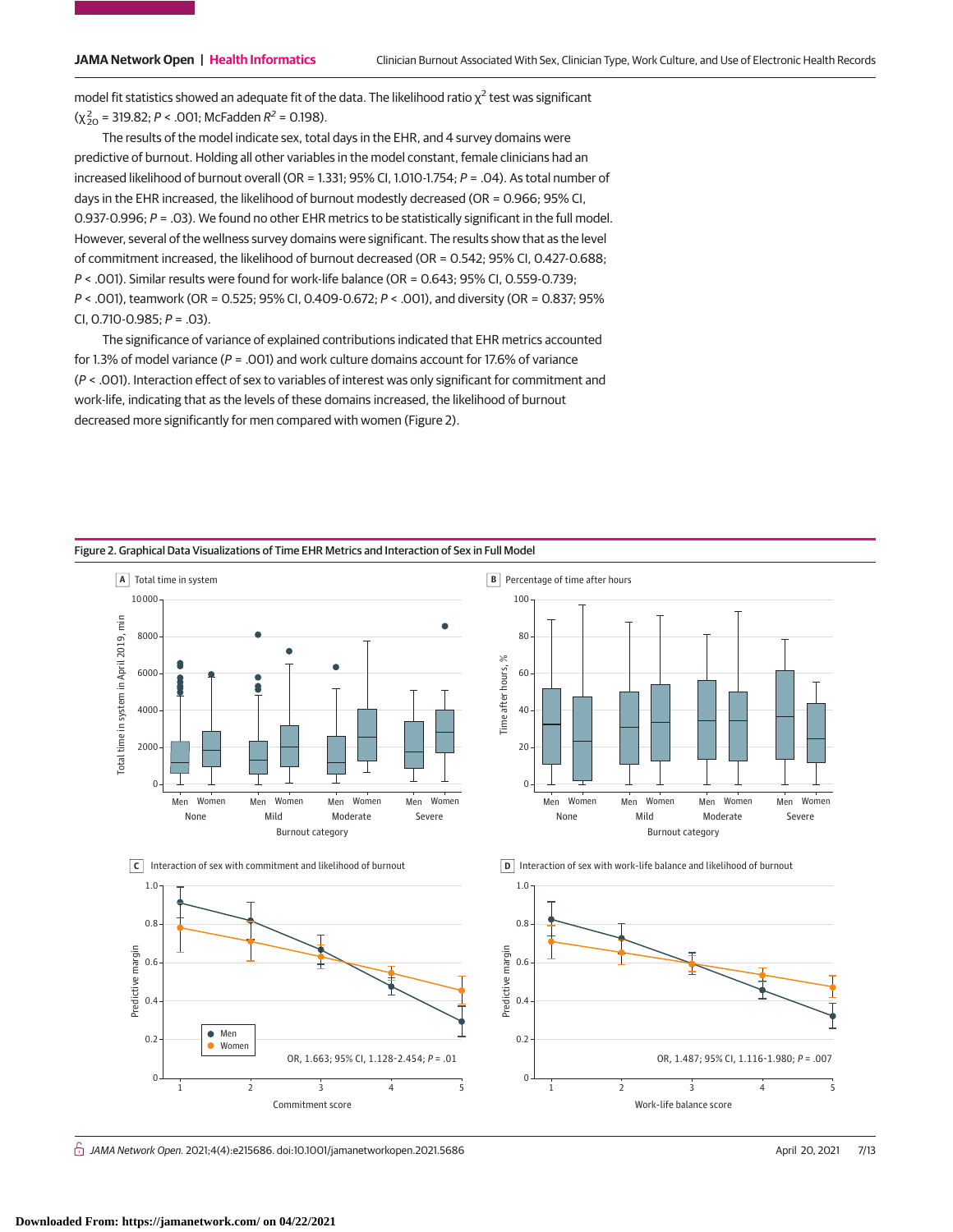### **Discussion**

The etiologies of clinician burnout are multifactorial and likely representative of a combination of the individual, local environment, regulatory requirements, and EHR technology.<sup>22</sup> Our study describes the relationship of clinician burnout to EHR usage metrics and work culture across sex for attending physicians, APPs, and house staff.

We found that burnout was associated with commitment and work culture. Our multivariate analysis, taking into consideration clinician demographic characteristics, sex, EHR metrics, and wellness survey, found wellness domains suppressed the significance of EHR metrics for average patient age, total time in system, and in-basket messages. This suggests that wellness domains have greater explanatory power, which is consistent with the results of likelihoods test of  $R^2$  difference and relative fit statistics.

The only EHR metric in our multivariate analysis to contribute significantly to burnout was number of days in the system. Interestingly, increasing days in the system were associated with a decreased likelihood of burnout (Table 3), potentially reflecting increased efficiency of usage of the EHR by clinicians for higher volume EHR users. Other EHR metrics derived as products of clinical care, such as length of notes or percentage of appointments closed the same day, did not differ significantly by sex.

Female clinicians reported more burnout than their male colleagues did across all 3 clinician types. These results support previous findings related to sex differences in burnout and EHR use metrics.<sup>20,26</sup> While female clinicians spent more total time in the EHR and had more days with appointments, these measures did not lead to more clinician encounters or more total in-basket

| Table 3. Multivariate Logistic Regression Models of Clinician Demographics, EHR Metrics, and Well-being Survey Domains to Burnout |  |  |
|-----------------------------------------------------------------------------------------------------------------------------------|--|--|
|-----------------------------------------------------------------------------------------------------------------------------------|--|--|

| <b>Characteristics</b>   | Model 1 (clinician<br>demographics), OR (95% CI) | P value   | Model 2 (model $1 + EHR$<br>metrics), OR (95% CI) | P value   | Model 3 (model 2 + well-being<br>metrics), adjusted OR (95% CI) | P value   |
|--------------------------|--------------------------------------------------|-----------|---------------------------------------------------|-----------|-----------------------------------------------------------------|-----------|
| Clinician sex            | 1.404 (1.112-1.762)                              | .003      | 1.424 (1.132-1.792)                               | .003      | 1.331 (1.010-1.754)                                             | .04       |
| Clinician age            | $1.005(0.995-1.016)$                             | .29       | $1.005(0.995-1.016)$                              | .31       | 1.008 (0.996-1.020)                                             | .20       |
| Average patient age      | $0.992(0.986 - 0.998)$                           | .01       | $0.989(0.983 - 0.995)$                            | < .001    | $0.993(0.985 - 1.001)$                                          | .07       |
| Specialty                | 1.056 (0.987-1.131)                              | .11       | $1.046(0.972 - 1.124)$                            | .23       | $1.054(0.964-1.151)$                                            | .25       |
| Days in EHR for month    | <b>NA</b>                                        | <b>NA</b> | $0.979(0.955 - 1.003)$                            | .09       | $0.966(0.937 - 0.996)$                                          | .03       |
| Total time in system     | <b>NA</b>                                        | <b>NA</b> | $1.000(1.000-1.003)$                              | .002      | 1.000 (1.000-1.000)                                             | .07       |
| Days with appointment    | <b>NA</b>                                        | <b>NA</b> | $0.987(0.955 - 1.019)$                            | .43       | 1.003 (0.963-1.046)                                             | .88       |
| <b>Total encounters</b>  | <b>NA</b>                                        | <b>NA</b> | $0.998(0.996 - 1.000)$                            | .11       | $1.000(0.998-1.003)$                                            | .76       |
| Total in-basket messages | <b>NA</b>                                        | <b>NA</b> | $1.001(1.000-1.001)$                              | .02       | $1.000(1.000-1.000)$                                            | .19       |
| Commitment               | <b>NA</b>                                        | <b>NA</b> | <b>NA</b>                                         | <b>NA</b> | $0.542(0.427 - 0.688)$                                          | < .001    |
| Work life                | <b>NA</b>                                        | <b>NA</b> | <b>NA</b>                                         | <b>NA</b> | $0.643(0.559 - 0.739)$                                          | < .001    |
| Belonging                | <b>NA</b>                                        | <b>NA</b> | <b>NA</b>                                         | <b>NA</b> | $0.822(0.665 - 1.017)$                                          | .07       |
| Teamwork                 | <b>NA</b>                                        | <b>NA</b> | <b>NA</b>                                         | <b>NA</b> | $0.525(0.409 - 0.672)$                                          | < .001    |
| Empower                  | <b>NA</b>                                        | <b>NA</b> | <b>NA</b>                                         | <b>NA</b> | $0.929(0.729-1.184)$                                            | .55       |
| Management               | <b>NA</b>                                        | <b>NA</b> | <b>NA</b>                                         | <b>NA</b> | $1.008(0.811 - 1.251)$                                          | .95       |
| Career development       | <b>NA</b>                                        | <b>NA</b> | <b>NA</b>                                         | <b>NA</b> | 1.017 (0.827-1.250)                                             | .87       |
| Safety                   | <b>NA</b>                                        | <b>NA</b> | <b>NA</b>                                         | <b>NA</b> | 1.129 (0.853-1.494)                                             | .40       |
| Diversity                | <b>NA</b>                                        | <b>NA</b> | <b>NA</b>                                         | <b>NA</b> | $0.837(0.710-0.985)$                                            | .03       |
| Well-being               | <b>NA</b>                                        | <b>NA</b> | <b>NA</b>                                         | <b>NA</b> | $0.883(0.740-1.053)$                                            | .17       |
| Violence                 | <b>NA</b>                                        | <b>NA</b> | <b>NA</b>                                         | <b>NA</b> | $1.192(0.985 - 1.441)$                                          | .07       |
| No.                      | 1310                                             | <b>NA</b> | 1310                                              | <b>NA</b> | 1167                                                            | <b>NA</b> |
| $\chi^2$                 | $\chi^2$ <sub>4</sub> = 18.33                    | .001      | $\chi^2$ <sub>9</sub> = 41.02                     | < .001    | $\chi^2$ <sub>20</sub> = 319.82                                 | < .001    |
| McFadden $R^2$           | .010                                             | <b>NA</b> | .023                                              | <b>NA</b> | .198                                                            | <b>NA</b> |
| <b>AIC</b>               | 1.38                                             | <b>NA</b> | 1.37                                              | <b>NA</b> | 1.147                                                           | <b>NA</b> |
| ∆ Variance M1 to M2      | 1.3%                                             | <b>NA</b> | <b>NA</b>                                         | .001      | <b>NA</b>                                                       | <b>NA</b> |
| Δ Variance M2 to M3      | <b>NA</b>                                        | <b>NA</b> | 17.6%                                             | <b>NA</b> | <b>NA</b>                                                       | < .001    |

Abbreviations: AIC, Akaike information criteria; EHR, electronic health record; NA, not applicable; OR, odds ratio.

 $\bigcap$  JAMA Network Open. 2021;4(4):e215686. doi:10.1001/jamanetworkopen.2021.5686 (Reprinted) April 20, 2021 8/13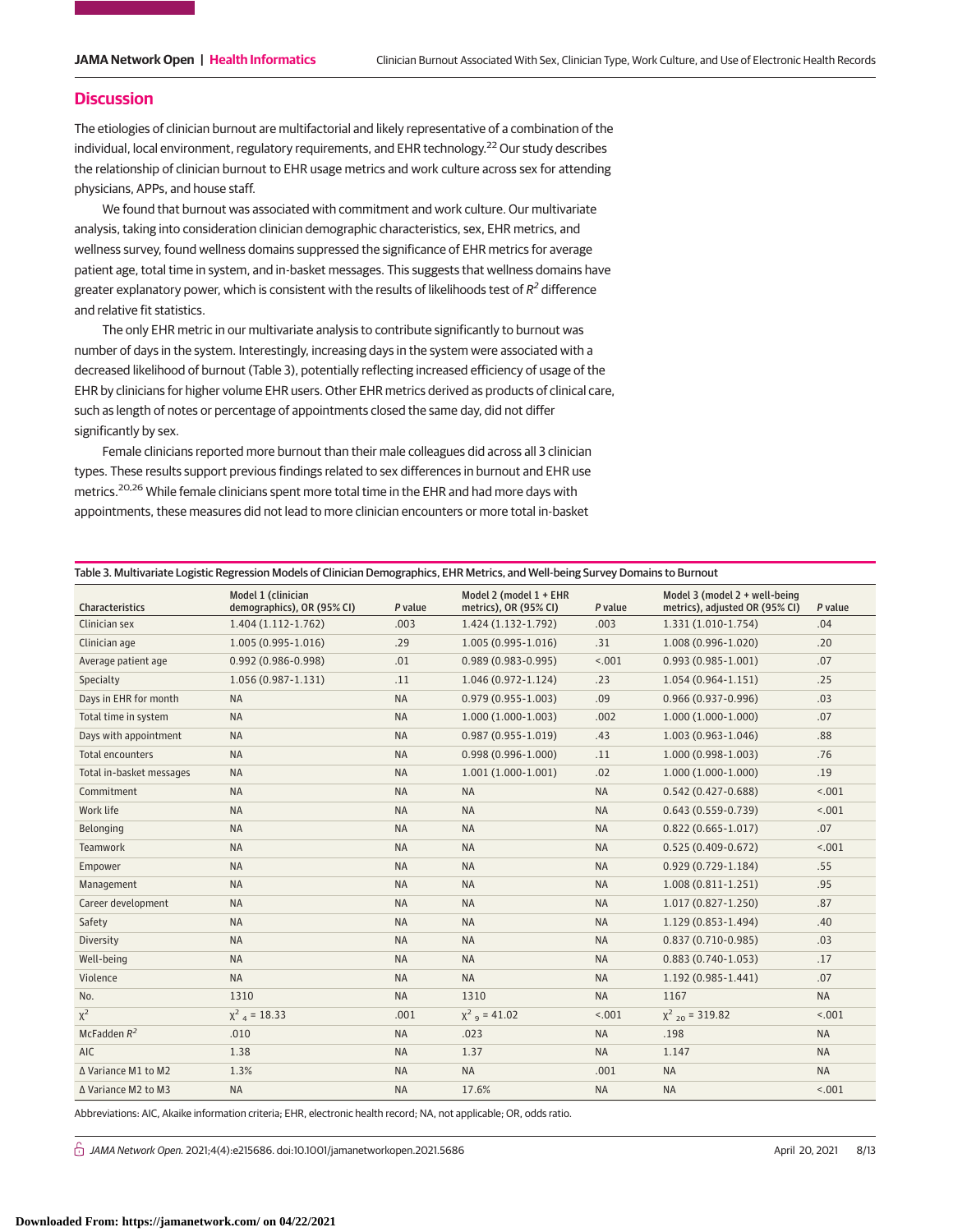messages than male clinicians. The incongruence of the EHR time metric to volume metrics may be derivative of other workflow processes outside of the EHR to support clinicians that are not captured directly in the data. For example, some clinical workflows may allow other personnel to attach and complete in-basket metrics that would not be captured in the time spent completing messages.

Differences by sex in how clinicians deliver clinical care may also be driving these differences in EHR usage metrics.<sup>22,42</sup> For example, female clinicians spend more time in direct patient care, even to the disadvantage of their overall volume of encounters.<sup>18</sup> They may also be responding to different gendered expectations for care encounters reflected in the time spent in front of the patient.<sup>24</sup> Regardless, Chen et al<sup>43</sup> found trends of improved clinical quality of care also taking more time, thus validating the time spent.

All clinicians, regardless of sex or burnout category, spent approximately one-third of their total EHR usage after hours. After-hours time in the EHR has been of significant concern as a driver of burnout.<sup>44</sup> The consistency of EHR use after hours and across all burnout categories appears to be more reflective of the flexibility to utilize the EHR at times that are more effective for them to complete their work. The relative decrease in after-hours time for female clinicians with moderateto-severe burnout may be indicative of other competing priorities outside of work for these clinicians that necessitate improved efficiency with the EHR. Our results suggest that the time of day when a clinician works is not as important as the volume of time that they work.

Among the clinician groups, house staff shared the most similar work volume metrics for number of days in the system and days with appointments. These similarities can likely be attributed to larger Graduate Medical Education time constraints and training requirements. However, we still found differences in female house staff EHR time metrics, with increased total time and after-hours time. These findings were more consistent with female clinicians' peers overall.

Our results found sex differences across clinician types for increased time spent and differences in clinical volume in the EHR for female clinicians. Our data set did not include a full-time– equivalency (FTE) metric, so normalization of work volume to overall encounter volumes cannot be determined. The differences for EHR usage metrics were most significant for attending physicians, less so for APPs, and generally not present for house staff, which is suggestive of potential variations in FTE.

# **Limitations**

There are a number of limitations to our study. Our sample included clinicians from only 1 academic institution. While the data are limited in originating from a single institution, this is counterbalanced by the size of our cohort and inclusion of multiple specialties in our multivariate analysis.

Attending physicians and APPs represented significant portions of active clinicians. A minority of the GME house staff (approximately 10%) participated in the organization survey and thus the house staff results are less generalizable. Overall, our results may not be as generalizable to other health systems owing to the contextual effect related to our EHR implementation and local work culture.

There are inherent limitations to using vendor EHR usage metadata. The Signal report consists of preprocessed summative data of the voluminous UAL Lite. As such, it represents a secondary data source of metadata of various activities in the EHR in varied formats for time (both by day and by activity), volume, and clinician panel demographic. Additionally, the data does not include delineation of metrics for clinicians who work concurrently in both outpatient and inpatient settings. We saw evidence of clinical crossover, with in-basket messages for some clinicians including hospital medical chart completion notifications.

For this study, we focused on metrics based upon total time and volume for consistency of comparisons across clinicians. Without a relative clinical FTE, understanding of volume EHR metrics is limited. We note that attending physicians especially can have significant variation in the timing of clinical duties with other responsibilities. Consequently, we only analyzed 1 month of EHR usage metrics vs averaged month-to-month data.

 $\stackrel{\frown}{\Box}$  JAMA Network Open. 2021;4(4):e215686. doi:10.1001/jamanetworkopen.2021.5686 (Reprinted) April 20, 2021 9/13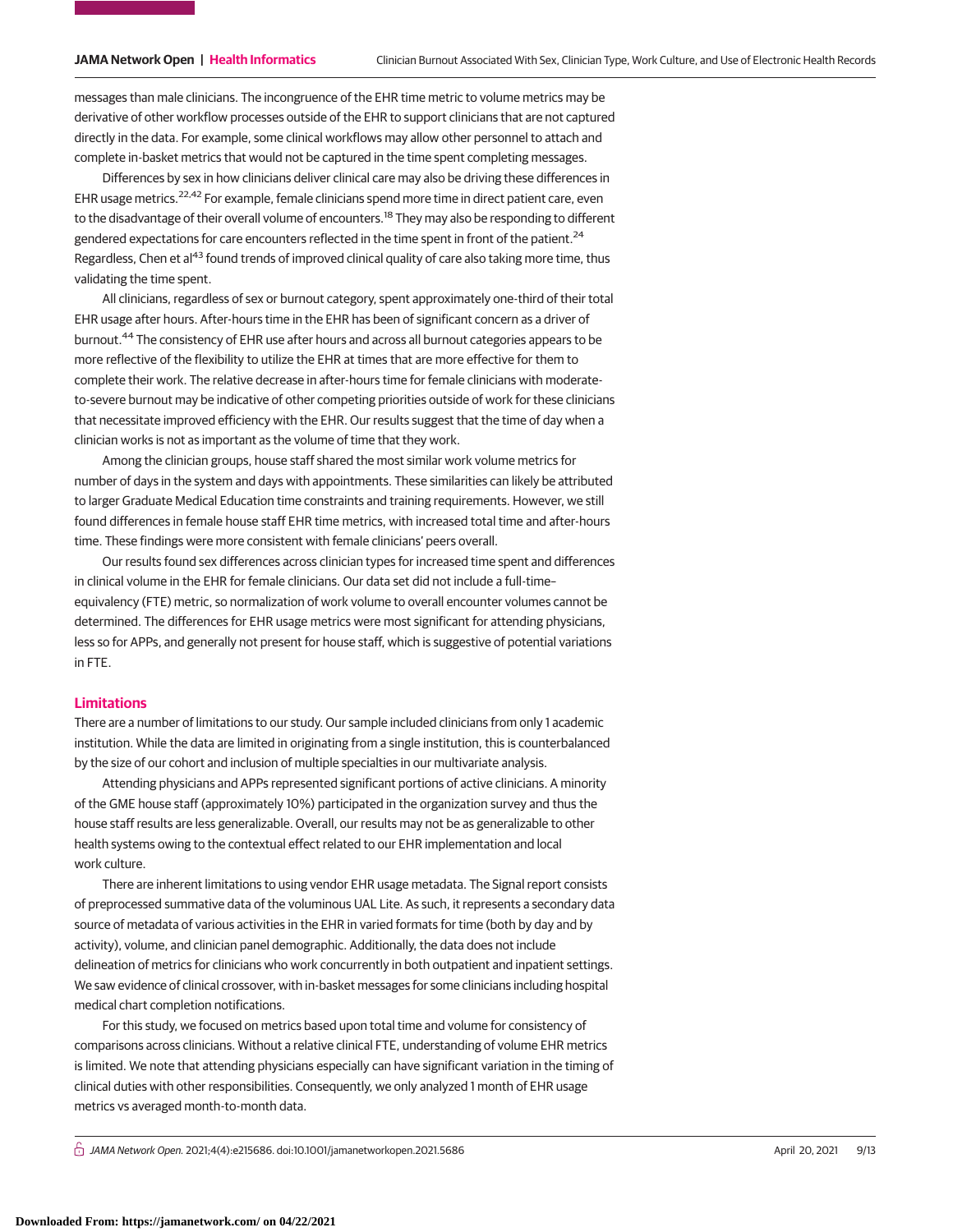We developed secondary derivations of EHR metrics when the available measures were not specific for work volume or too granular for comparison across clinicians. For example, the SecondsPerCompletedMsg Denominator metric represents all completed messages for a month. Since these can be completed by other support staff, we calculated the total number of in-basket messages as more comparable of volume across clinicians. To limit introduction of errors and ensure the data used were representative of the metrics we calculated, definitions and data interpretation were cross-referenced with vendor representatives.

Finally, our study does not include patient outcomes. Without measures of potential value of EHR activities to the care of the patient, discrimination of the time and volume of work in the EHR cannot be fully assessed. Future research should include the combination of patient outcomes, measures of severity of illness in tandem with EHR usage metrics, sex, and measures of burnout.

# **Conclusions**

This study provides insight into variations of EHR usage by sex and across 3 types of clinicians. We found that clinician burnout was associated with commitment and local work culture factors. Burnout was greater for female clinicians irrespective of differences with male counterparts in EHR usage.

#### **ARTICLE INFORMATION**

**Accepted for Publication:** February 23, 2021.

**Published:** April 20, 2021. doi[:10.1001/jamanetworkopen.2021.5686](https://jama.jamanetwork.com/article.aspx?doi=10.1001/jamanetworkopen.2021.5686&utm_campaign=articlePDF%26utm_medium=articlePDFlink%26utm_source=articlePDF%26utm_content=jamanetworkopen.2021.5686)

**Open Access:** This is an open access article distributed under the terms of the [CC-BY License.](https://jamanetwork.com/pages/cc-by-license-permissions/?utm_campaign=articlePDF%26utm_medium=articlePDFlink%26utm_source=articlePDF%26utm_content=jamanetworkopen.2021.5686) © 2021 McPeek-Hinz E et al.JAMA Network Open.

**Corresponding Author:** Eugenia McPeek-Hinz, MD, MS, Duke University Health System, 2424 Erwin Rd, Room 12-055, Durham, NC 27705 [\(eugenia.mcpeek.hinz@duke.edu\)](mailto:eugenia.mcpeek.hinz@duke.edu).

**Author Affiliations:** Duke University Health System, Durham, North Carolina (McPeek-Hinz, Bae); Department of Psychiatry and Behavioral Sciences, Duke University School of Medicine, Durham, North Carolina (Boazak, Sexton); Department of Biostatistics and Bioinformatics, Duke University School of Medicine, Durham, North Carolina (Boazak, Goldstein); Duke Center for Healthcare Safety and Quality, Duke University Health System, Durham, North Carolina (Sexton, Adair); Duke Center for Health Informatics, Duke Clinical and Translational Science Institute; Duke University, Durham, North Carolina (West, Hammond); Duke University School of Medicine, Durham, North Carolina (Alphin, Idris); Department of Community and Family Medicine, Duke University School of Medicine, Durham, North Carolina (Hammond); Department of Surgery, Duke University School of Medicine, Durham, North Carolina (Hwang); Department of Medicine, Duke University School of Medicine, Durham, North Carolina (Bae).

**Author Contributions:** Dr McPeek-Hinz had full access to all of the data in the study and takes responsibility for the integrity of the data and the accuracy of the data analysis.

Concept and design: McPeek-Hinz, Boazak, Sexton, Adair, Alphin, Idris, Hwang, Bae.

Acquisition, analysis, or interpretation of data: McPeek-Hinz, Boazak, Sexton, Adair, West, Goldstein, Alphin, Idris, Hammond, Bae.

Drafting of the manuscript: McPeek-Hinz, Boazak, Alphin.

Critical revision of the manuscript for important intellectual content: All authors.

Statistical analysis: McPeek-Hinz, Boazak, Sexton, West, Goldstein, Idris, Hwang.

Administrative, technical, or material support: McPeek-Hinz, Adair, West.

Supervision: Hammond, Bae.

**Conflict of Interest Disclosures:** Dr Sexton reported receiving grant funding from the National Institutes of Health to conduct research on health care worker well-being metrics and interventions outside the submitted work. Dr Adair reported receiving grant funding from the National Institutes of Health and occasionally give talks or workshops on the topic of healthcare worker burnout to hospitals or hospital associations outside the submitted work. No other disclosures were reported.

 $\bigcap$  JAMA Network Open. 2021;4(4):e215686. doi:10.1001/jamanetworkopen.2021.5686 (Reprinted) April 20, 2021 10/13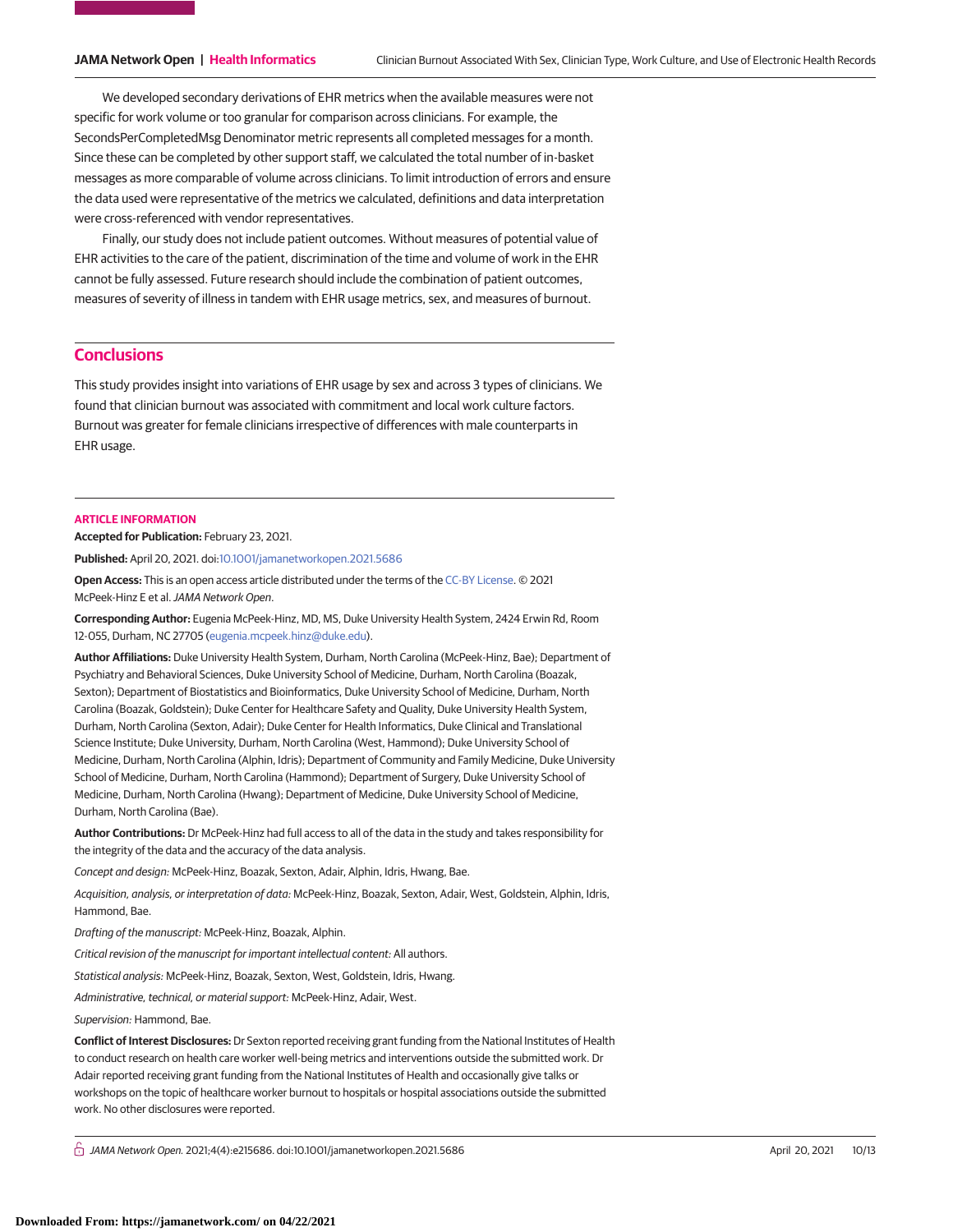**Additional Contributions:** This work was possible due to the coordination of our EHR vendor EpicCare (Epic Systems Corp), our third-party survey administrator, and the clinicians at Duke University Health System.

### **REFERENCES**

**1**. Rotenstein LS, Torre M, Ramos MA, et al. Prevalence of burnout among physicians: a systematic review.JAMA. 2018;320(11):1131-1150. doi[:10.1001/jama.2018.12777](https://jama.jamanetwork.com/article.aspx?doi=10.1001/jama.2018.12777&utm_campaign=articlePDF%26utm_medium=articlePDFlink%26utm_source=articlePDF%26utm_content=jamanetworkopen.2021.5686)

**2**. Dyrbye LN, Shanafelt TD, Sinsky CA, et al. Burnout among health care professionals: a call to explore and address this under recognized threat to safe, high-quality care. NAM Perspectives. Published July 5, 2017. Accessed March 15, 2021. [https://nam.edu/burnout-among-health-care-professionals-a-call-to-explore-and](https://nam.edu/burnout-among-health-care-professionals-a-call-to-explore-and-address-this-underrecognized-threat-to-safe-high-quality-care/)[address-this-underrecognized-threat-to-safe-high-quality-care/](https://nam.edu/burnout-among-health-care-professionals-a-call-to-explore-and-address-this-underrecognized-threat-to-safe-high-quality-care/)

**3**. Shanafelt TD, Hasan O, Dyrbye LN, et al. Changes in burnout and satisfaction with work-life balance in physicians and the general US working population between 2011 and 2014. Mayo Clin Proc. 2015;90(12): 1600-1613. doi[:10.1016/j.mayocp.2015.08.023](https://dx.doi.org/10.1016/j.mayocp.2015.08.023)

**4**. Gardner RL, Cooper E, Haskell J, et al. Physician stress and burnout: the impact of health information technology.J Am Med Inform Assoc. 2019;26(2):106-114. doi[:10.1093/jamia/ocy145](https://dx.doi.org/10.1093/jamia/ocy145)

**5**. Tawfik DS, Scheid A, Profit J, et al. Evidence relating health care provider burnout and quality of care: a systematic review and meta-analysis. Ann Intern Med. 2019;171(8):555-567. doi[:10.7326/M19-1152](https://dx.doi.org/10.7326/M19-1152)

**6**. Fahrenkopf AM, Sectish TC, Barger LK, et al. Rates of medication errors among depressed and burnt out residents: prospective cohort study. BMJ. 2008;336(7642):488-491. doi[:10.1136/bmj.39469.763218.BE](https://dx.doi.org/10.1136/bmj.39469.763218.BE)

**7**. Halbesleben JR, Rathert C. Linking physician burnout and patient outcomes: exploring the dyadic relationship between physicians and patients. Health Care Manage Rev. 2008;33(1):29-39. doi[:10.1097/01.HMR.](https://dx.doi.org/10.1097/01.HMR.0000304493.87898.72) [0000304493.87898.72](https://dx.doi.org/10.1097/01.HMR.0000304493.87898.72)

**8**. West CP, Dyrbye LN, Erwin PJ, Shanafelt TD. Interventions to prevent and reduce physician burnout: a systematic review and meta-analysis. Lancet. 2016;388(10057):2272-2281. doi[:10.1016/S0140-6736\(16\)](https://dx.doi.org/10.1016/S0140-6736(16)31279-X) [31279-X](https://dx.doi.org/10.1016/S0140-6736(16)31279-X)

**9**. Erickson SM, Rockwern B, Koltov M, McLean RM; Medical Practice and Quality Committee of the American College of Physicians. Putting patients first by reducing administrative tasks in health care: a position paper of the American College of Physicians. Ann Intern Med. 2017;166(9):659-661. doi[:10.7326/M16-2697](https://dx.doi.org/10.7326/M16-2697)

**10**. Dyrbye LN, Trockel M, Frank E, et al. Development of a research agenda to identify evidence-based strategies to improve physician wellness and reduce burnout. Ann Intern Med. 2017;166(10):743-744. doi[:10.7326/](https://dx.doi.org/10.7326/M16-2956) [M16-2956](https://dx.doi.org/10.7326/M16-2956)

**11**. Han S, Shanafelt TD, Sinsky CA, et al. Estimating the attributable cost of physician burnout in the United States. Ann Intern Med. 2019;170(11):784-790. doi[:10.7326/M18-1422](https://dx.doi.org/10.7326/M18-1422)

**12**. American Medical Association. AMA calls for continued investment in effort to reduce burnout. American Medical Association website. Published February 22, 2019. Accessed March 15, 2021. [https://www.ama-assn.org/](https://www.ama-assn.org/press-center/press-releases/ama-calls-continued-investment-effort-reduce-burnout) [press-center/press-releases/ama-calls-continued-investment-effort-reduce-burnout](https://www.ama-assn.org/press-center/press-releases/ama-calls-continued-investment-effort-reduce-burnout)

**13**. Kroth PJ, Morioka-Douglas N, Veres S, et al. Association of electronic health record design and use factors with clinician stress and burnout.JAMA Netw Open. 2019;2(8):e199609-e199609. doi[:10.1001/jamanetworkopen.](https://jama.jamanetwork.com/article.aspx?doi=10.1001/jamanetworkopen.2019.9609&utm_campaign=articlePDF%26utm_medium=articlePDFlink%26utm_source=articlePDF%26utm_content=jamanetworkopen.2021.5686) [2019.9609](https://jama.jamanetwork.com/article.aspx?doi=10.1001/jamanetworkopen.2019.9609&utm_campaign=articlePDF%26utm_medium=articlePDFlink%26utm_source=articlePDF%26utm_content=jamanetworkopen.2021.5686)

**14**. Downing NL, Bates DW, Longhurst CA. Physician burnout in the electronic health record era: are we ignoring the real cause? Ann Intern Med. 2018;169(1):50-51. doi[:10.7326/M18-0139](https://dx.doi.org/10.7326/M18-0139)

**15**. Shanafelt TD, Dyrbye LN, Sinsky C, et al. Relationship between clerical burden and characteristics of the electronic environment with physician burnout and professional satisfaction. Mayo Clin Proc. 2016;91(7): 836-848. doi[:10.1016/j.mayocp.2016.05.007](https://dx.doi.org/10.1016/j.mayocp.2016.05.007)

**16**. Arndt BG, Beasley JW, Watkinson MD, et al. Tethered to the EHR: primary care physician workload assessment using EHR event log data and time-motion observations. Ann Fam Med. 2017;15(5):419-426. doi[:10.1370/afm.2121](https://dx.doi.org/10.1370/afm.2121)

**17**. Sinsky C, Colligan L, Li L, et al. Allocation of physician time in ambulatory practice: a time and motion study in 4 specialties. Ann Intern Med. 2016;165(11):753-760. doi[:10.7326/M16-0961](https://dx.doi.org/10.7326/M16-0961)

**18**. Ganguli I, Sheridan B, Gray J, Chernew M, Rosenthal MB, Neprash H. Physician work hours and the gender pay gap—evidence from primary care. N Engl J Med. 2020;383(14):1349-1357. doi[:10.1056/NEJMsa2013804](https://dx.doi.org/10.1056/NEJMsa2013804)

**19**. Tsugawa Y, Jena AB, Figueroa JF, Orav EJ, Blumenthal DM, Jha AK. Comparison of hospital mortality and readmission rates for Medicare patients treated by male vs female physicians. JAMA Intern Med. 2017;177(2): 206-213. doi[:10.1001/jamainternmed.2016.7875](https://jama.jamanetwork.com/article.aspx?doi=10.1001/jamainternmed.2016.7875&utm_campaign=articlePDF%26utm_medium=articlePDFlink%26utm_source=articlePDF%26utm_content=jamanetworkopen.2021.5686)

**20**. Gupta K, Murray SG, Sarkar U, et al. Differences in ambulatory EHR use patterns for male vs. female physicians. NEJM Catalyst 2019;5(6). doi[:10.1056/CAT.19.0690](https://dx.doi.org/10.1056/CAT.19.0690)

 $\bigcap$  JAMA Network Open. 2021;4(4):e215686. doi:10.1001/jamanetworkopen.2021.5686 (April 20, 2021 11/13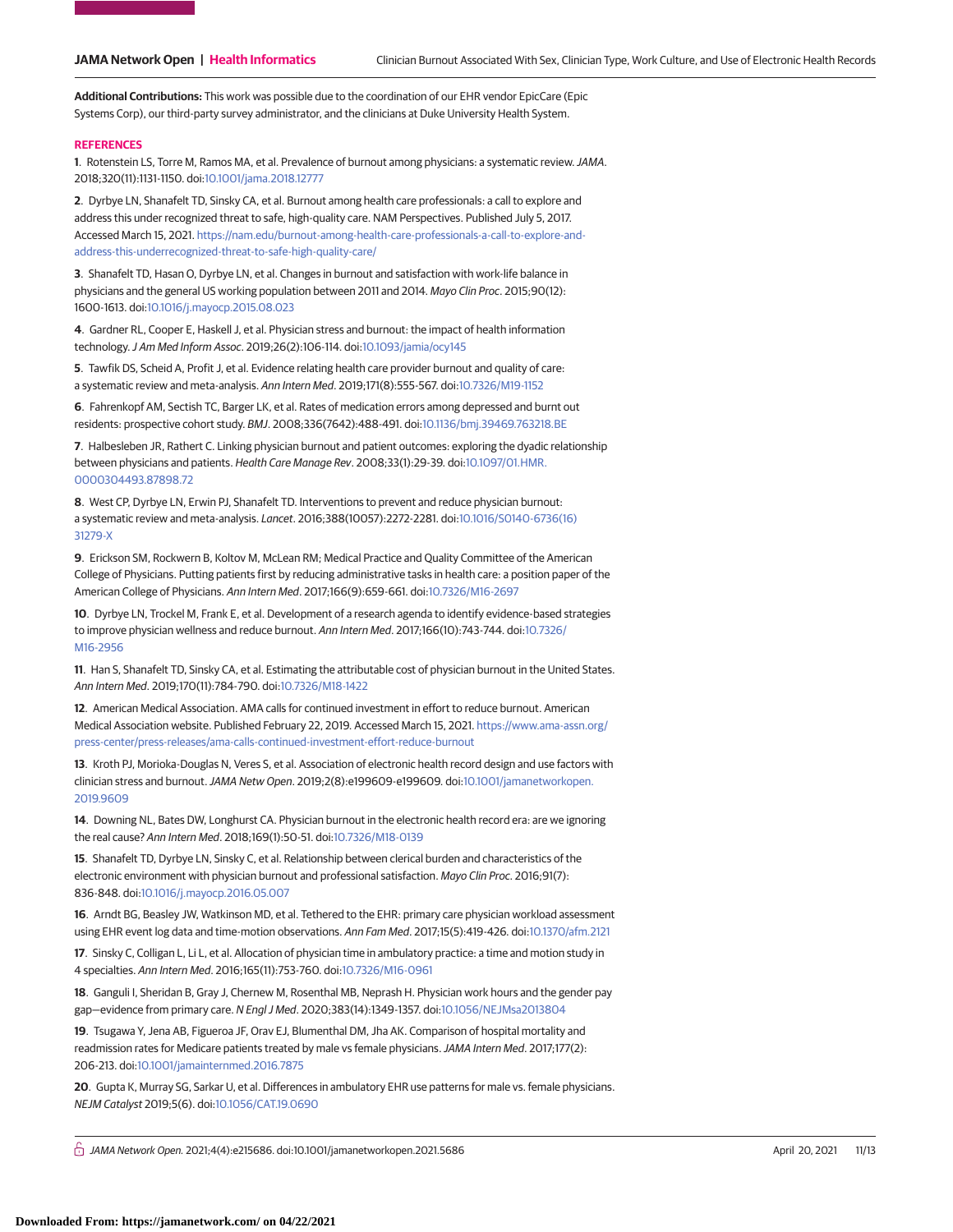**21**. Tait SD, Oshima SM, Ren Y, et al. Electronic health record use by sex among physicians in an academic health care system.JAMA Intern Med. 2020;181(2):288-290.doi[:10.1001/jamainternmed.2020.5036](https://jama.jamanetwork.com/article.aspx?doi=10.1001/jamainternmed.2020.5036&utm_campaign=articlePDF%26utm_medium=articlePDFlink%26utm_source=articlePDF%26utm_content=jamanetworkopen.2021.5686)

**22**. Templeton K, Bernstein CA, Sukhera J, et al. Gender-based differences in burnout: issues faced by women physicians. NAM Perspectives. Published online May 30, 2019. doi[:10.31478/201905a](https://dx.doi.org/10.31478/201905a)

**23**. Linzer M, Harwood E. Gendered expectations: do they contribute to high burnout among female physicians? J Gen Intern Med. 2018;33(6):963-965. doi[:10.1007/s11606-018-4330-0](https://dx.doi.org/10.1007/s11606-018-4330-0)

**24**. Jamoom EW, Heisey-Grove D, Yang N, Scanlon P. Physician opinions about EHR use by EHR experience and by whether the practice had optimized its EHR use. J Health Med Inform. 2016;7(4):1000240.doi[:10.4172/2157-](https://dx.doi.org/10.4172/2157-7420.1000240) [7420.1000240](https://dx.doi.org/10.4172/2157-7420.1000240)

**25**. Shanafelt TD, Mungo M, Schmitgen J, et al. Longitudinal study evaluating the association between physician burnout and changes in professional work effort. Mayo Clin Proc. 2016;91(4):422-431. doi[:10.1016/j.mayocp.](https://dx.doi.org/10.1016/j.mayocp.2016.02.001) [2016.02.001](https://dx.doi.org/10.1016/j.mayocp.2016.02.001)

**26**. Tran B, Lenhart A, Ross R, Dorr DA. Burnout and EHR use among academic primary care physicians with varied clinical workloads. [AMIA Jt Summits Transl Sci Proc](https://www.ncbi.nlm.nih.gov/pubmed/31258965). 2019;2019:136-144.

**27**. Rule A, Chiang MF, Hribar MR. Using electronic health record audit logs to study clinical activity: a systematic review of aims, measures, and methods.J Am Med Inform Assoc. 2020;27(3):480-490. doi[:10.1093/jamia/ocz196](https://dx.doi.org/10.1093/jamia/ocz196)

**28**. Sexton JB, Frankel A, Leonard M, Adair KC. SCORE: assessment of work setting Safety, Communication, Operational Reliability, and Engagement. Technical report 19-5. Published May 14, 2019. Accessed March 16, 2021. [https://www.hsq.dukehealth.org/files/2019/05/SCORE\\_Technical\\_Report\\_5.14.19.pdf](https://www.hsq.dukehealth.org/files/2019/05/SCORE_Technical_Report_5.14.19.pdf)

**29**. Schwartz SP, Adair KC, Bae J, et al. Work-life balance behaviours cluster in work settings and relate to burnout and safety culture: a cross-sectional survey analysis. BMJ Qual Saf. 2019;28(2):142-150. doi[:10.1136/bmjqs-2018-](https://dx.doi.org/10.1136/bmjqs-2018-007933) [007933](https://dx.doi.org/10.1136/bmjqs-2018-007933)

**30**. Sexton JB, Adair KC, Leonard MW, et al. Providing feedback following Leadership WalkRounds is associated with better patient safety culture, higher employee engagement and lower burnout. BMJ Qual Saf. 2018;27(4): 261-270. doi[:10.1136/bmjqs-2016-006399](https://dx.doi.org/10.1136/bmjqs-2016-006399)

**31**. Adair KC, Quow K, Frankel A, et al. The improvement readiness scale of the SCORE survey: a metric to assess capacity for quality improvement in healthcare. BMC Health Serv Res. 2018;18(1):975. doi[:10.1186/s12913-018-](https://dx.doi.org/10.1186/s12913-018-3743-0) [3743-0](https://dx.doi.org/10.1186/s12913-018-3743-0)

**32**. Adair KC, Kennedy LA, Sexton JB. Three good tools: positively reflecting backwards and forwards is associated with robust improvements in well-being across three distinct interventions. J Positive Psychol. 2020;15(5): 613-622. doi[:10.1080/17439760.2020.1789707](https://dx.doi.org/10.1080/17439760.2020.1789707)

**33**. Sexton JB, Adair KC. Forty-five good things: a prospective pilot study of the three good things well-being intervention in the USA for healthcare worker emotional exhaustion, depression, work-life balance and happiness. BMJ Open. 2019;9(3):e022695. doi[:10.1136/bmjopen-2018-022695](https://dx.doi.org/10.1136/bmjopen-2018-022695)

**34**. Adair KC, Rodriguez-Homs LG, Masoud S, Mosca PJ, Sexton JB. Gratitude at work: a prospective cohort study of a web-based, single-exposure well-being intervention for healthcare workers.J Med Internet Res. 2020;22(5): e15562. doi[:10.2196/15562](https://dx.doi.org/10.2196/15562)

**35**. Wheeler DL, Vassar M, Worley JA, et al A reliability generalization meta-analysis of coefficient alpha for the Maslach Burnout Inventory. Educ Psychol Meas 2011;71(1):231–244. doi[:10.1177/0013164410391579](https://dx.doi.org/10.1177/0013164410391579)

**36**. Schaufeli WB, Bakker AB, Hoogduin K, Schaap C, Kladler A. On the clinical validity of the Maslach Burnout Inventory and the burnout measure. Psychol Health. 2001;16(5):565-582. doi[:10.1080/08870440108405527](https://dx.doi.org/10.1080/08870440108405527)

**37**. Hunter B, Fenwick J, Sidebotham M, Henley J. Midwives in the United Kingdom: levels of burnout, depression, anxiety and stress and associated predictors. Midwifery. 2019;79:102526. doi[:10.1016/j.midw.2019.08.008](https://dx.doi.org/10.1016/j.midw.2019.08.008)

**38**. Micek MA, Arndt B, Tuan WJ, et al. Physician burnout and timing of electronic health record use. ACI Open. 2020; 4(01):e1-e8. doi[:10.1055/s-0039-3401815](https://dx.doi.org/10.1055/s-0039-3401815)

**39**. Menard S. Applied Logistic Regression Analysis. 2nd ed. Sage Publications; 2002. doi[:10.4135/9781412983433](https://dx.doi.org/10.4135/9781412983433)

**40**. Menard, S. Coefficients of determination for multiple logistic regression analysis. [The American Statistician](link.gale.com/apps/doc/A62287389/AONE?u=912online&sid=AONE&xid=5ca1a5c5). [2000;54\(1\):17-24.](link.gale.com/apps/doc/A62287389/AONE?u=912online&sid=AONE&xid=5ca1a5c5)

**41**. Akaike H. A new look at the statistical model identification. IEEE Transactions on Automatic Control. 1974;19 (6):716-723. doi[:10.1109/TAC.1974.1100705](https://dx.doi.org/10.1109/TAC.1974.1100705)

**42**. Wallis CJ, Ravi B, Coburn N, Nam RK, Detsky AS, Satkunasivam R. Comparison of postoperative outcomes among patients treated by male and female surgeons: a population based matched cohort study. BMJ. 2017; 359:j4366. doi[:10.1136/bmj.j4366](https://dx.doi.org/10.1136/bmj.j4366)

 $\bigcap$  JAMA Network Open. 2021;4(4):e215686. doi:10.1001/jamanetworkopen.2021.5686 (Reprinted) April 20, 2021 12/13